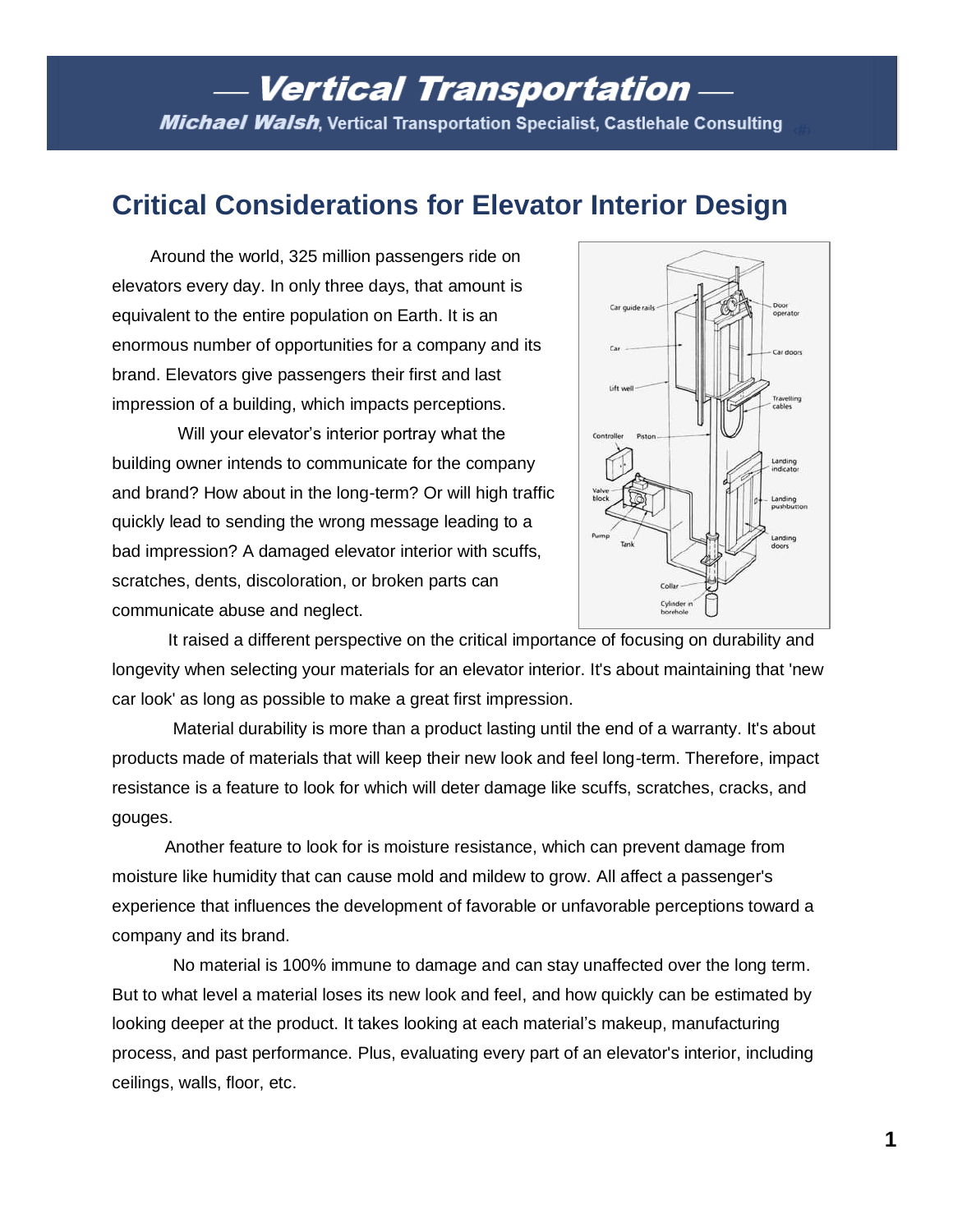Building code compliant materials for elevator interiors are made of metal, wood, laminates, glass, and stone. Each has its own uniqueness, benefits, and drawbacks to consider. The following provides some insights for you to consider when selecting materials.

#### • **Metals**

Stainless Steel is the most popular choice for metal finishes compared to the alternatives like aluminum, copper, or bronze. It is especially the case with facility management, who love how great stainlesssteel feels and looks once finished. However, metals naturally degrade over time and will require proper cleaning to maintain luster and a look of quality.

Textured steel is lower in weight than ordinary steel and can reduce it by up to 40%. The lighter weight has less density which brings operating costs down. At



the same time, plain steel interiors can look very industrial, more like a freight car or inside a refrigerator.

The benefits of using metals include:

- $\circ$  Stainless steel panels of the appropriate grade can be easily molded and shaped into surfaces without protruding edges that could cause injuries.
- o After buffing and polishing, stainless steel will have a look of luster and quality.
- $\circ$  Textured metal is very resistant to impact, reducing the number of scratches, scrapes, and gouges from heavy traffic.
- o Metal will not burn

A few cons to consider are:

- o Metal is more expensive to install and restore/refinish.
- o Stainless steel smudges when it is touched.
- o Daily, plus monthly, or quarterly maintenance is needed, like buffing and polishing with special products to keep the luster.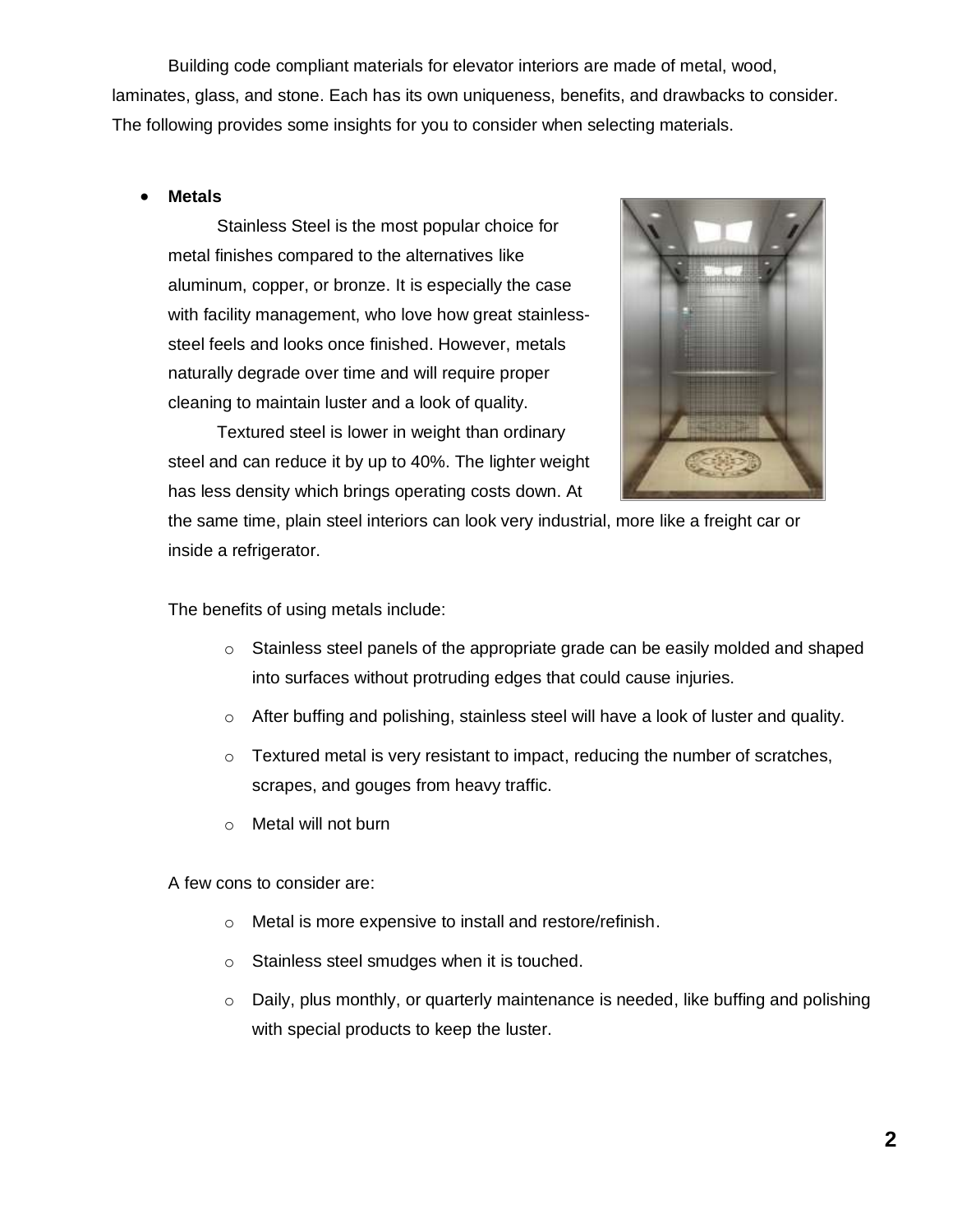### • **Wood**

The first elevator can be traced back to 236 BC and was built of wood. Today hardwoods (ash, maple, mahogany, oak, teak) and softwoods (Douglas fir, pine, cedar, spruce, redwood) are still commonly used for building elevators interiors. It is frequently in the form of engineered and manufactured wood sheets. Examples are Plywood, Industrial Particle Boards (IPB), and Medium Density Fiberboards (MDF), which are all made of wood fiber. Plywood is manufactured from thin layers



or 'plies' of wood. The layers are bonded together with an adhesive into a sheet. Most manufacturers use an 'interior' adhesive which is urea-formaldehyde. It is not designed to withstand moisture. Water exposure can cause the softwood layers to warp or de-laminate.

There is also an 'exterior" adhesive called phenol-formaldehyde resin. It became the standard bonding agent for 'Marine' plywood when it was invented back in the 1930s. It remains the standard adhesive for Marine plywood, made of higher-grade wood like Pine, Douglas, Spruce, and Redwood.

The phenol-formaldehyde resin adds to the plywood strength and resistance to long-term moisture exposure. It can tolerate a fair amount of moisture over a short period of time. The sheets can be dried out and will maintain their strength and finish.

| <b>PRO</b> |                                                                                                                                       | <b>CON</b>                                                                                                                              |
|------------|---------------------------------------------------------------------------------------------------------------------------------------|-----------------------------------------------------------------------------------------------------------------------------------------|
| $\circ$    | Wood is renewable – it can be<br>repurposed and refinished                                                                            | Wood paneling does not tend to<br>$\circ$<br>stand up as well as other<br>materials with continual use and<br>abuse                     |
| $\circ$    | There is more versatility with wood<br>because it can be used in a variety<br>of applications                                         | Insects like termites, carpenter<br>$\circ$<br>ants, and post beetles can<br>damage wood and affect both its<br>appearance and strength |
| $\circ$    | Manufactured woods like Marine<br>plywood are water-resistant and<br>can tolerate some moisture<br>without losing their look and feel | Wood can warp, shrink, twist, or<br>swell over time from prolonged<br>exposure to humidity and<br>temperature                           |

The pros and cons of using wood include: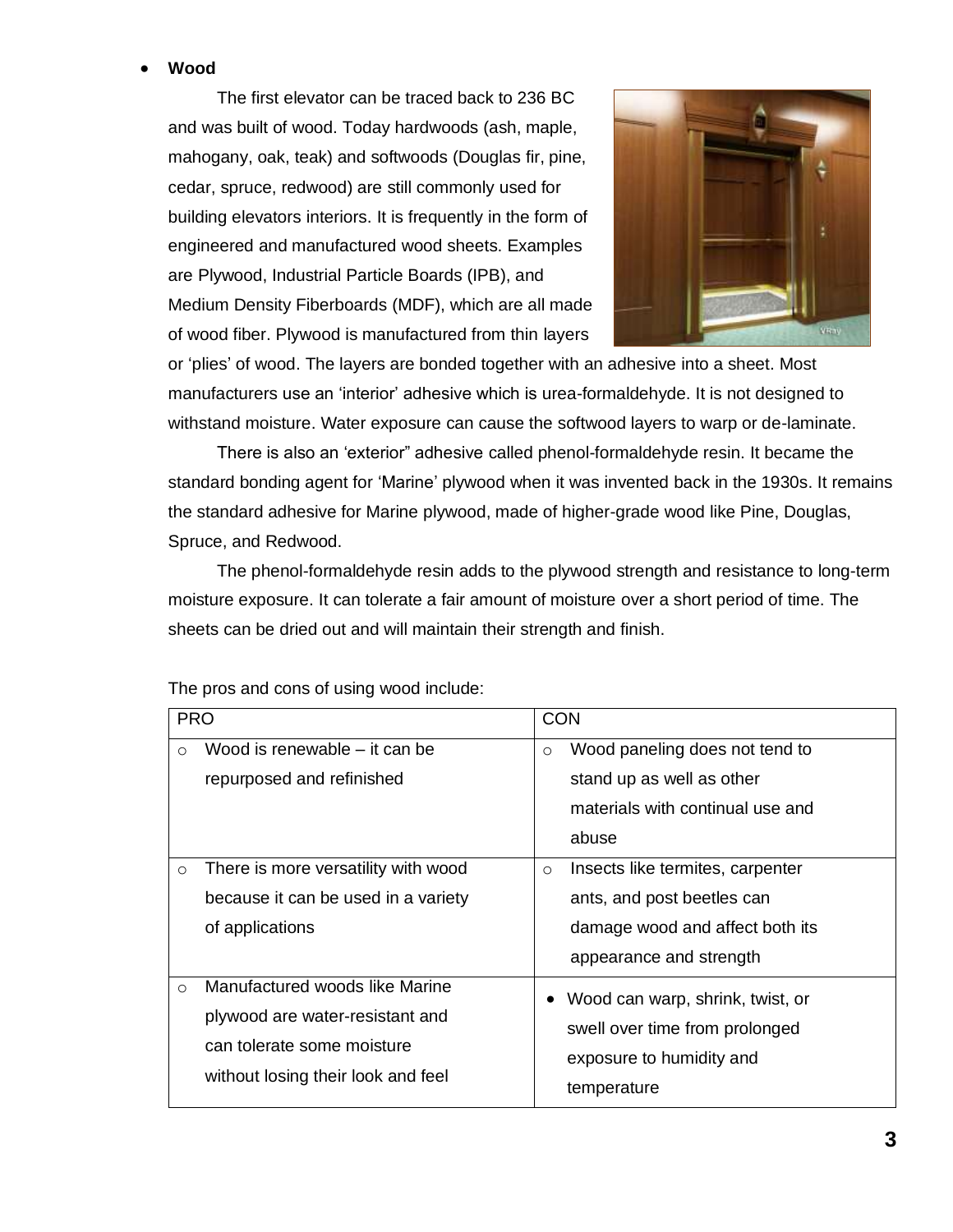#### • **Laminates**

When someone bring up the topic of laminates, people often first think about kitchen counters. But laminates are also used in elevator interiors, especially for renovations. People chose the material because of its versatility, impact resistance, low maintenance



requirements, and limitless designs. Wood is used in some laminates, but most are made of other materials including plastic and glass.

A commonly used type is Polyurethane Reactive Laminate (PRL). PRL is a finished panel where thin sheet materials are bonded to both sides of a substrate using PUR adhesive. Laminates are manufactured using either a high- or low-pressure. The type of pressure used adds different characteristics that influence its durability. Highpressure manufactured laminates have more strength, stability, and sound insulation than low pressure. They are also very resistant to heat and impact. Plus, they will expand or contract in response to humidity.

Therefore, buying quality high pressure manufactured laminate is important to gain long term durability. PRL and other laminates are commonly used in elevator interior walls, base, canopy, suspended ceilings, doors, and handrails.

| <b>PRO</b> |                                                                                                        | <b>CON</b>                                                                                                    |
|------------|--------------------------------------------------------------------------------------------------------|---------------------------------------------------------------------------------------------------------------|
| $\circ$    | High-pressure products are impact<br>and heat resistant; will expand and<br>contract with temperatures | Low pressure manufactured<br>$\circ$<br>laminates can warp from humidity<br>and they are not easy to repair   |
| $\circ$    | Durable for up to 15 years & low<br>maintenance required                                               | Not always visually appealing -<br>$\circ$<br>i.e., the appearance of wood, it<br>doesn't look as genuine     |
| $\circ$    | Cost-conscious choice - can cost<br>\$3-\$7 per square foot, including<br>installation                 | Wood can warp, shrink, twist, or<br>swell over time from prolonged<br>exposure to humidity and<br>temperature |

The pros and cons of using wood include: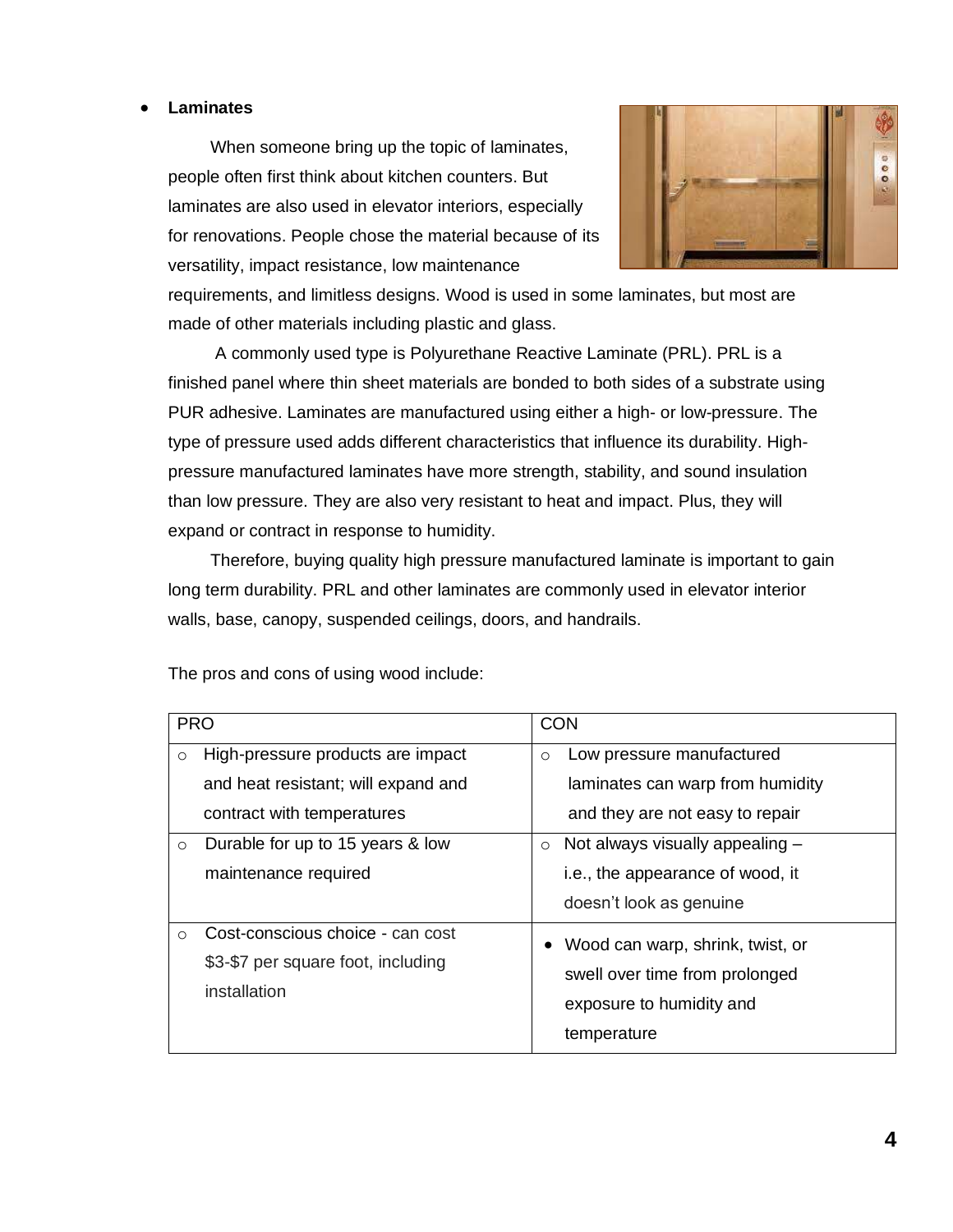### • **Glass**

Glass is another material that is often used in elevators interiors. It is selected because of being extremely lightweight, scratch- and damage-resistant, and needs minimal maintenance. Plus, a large variety of laminated or painted patterns, color choices, and texture options. Building codes specify the requirement of using 'tempered glass' for lining walls and ceilings of elevator cars. It is glass that meets the following standards:

> $\circ$  The glass is bonded to a nonpolymeric coating, sheeting or film backing having a physical integrity to hold the fragments when the glass breaks.



- o The glass is not subjected to further treatment such as sandblasting; etching; heat treatment or painting that could alter the original properties of the glass.
- $\circ$  The glass is tested to the acceptance criteria for laminated glass as specified for Class A in accordance with ANSI Z97.1 or Category II in accordance with CPSC 16 CFR Part 1201.

The pros and cons of using glass include:

| <b>PRO</b> |                                   | <b>CON</b>                                  |
|------------|-----------------------------------|---------------------------------------------|
| $\circ$    | Glass panels let sunlight pass    | Glass is thought of as a<br>$\circ$         |
|            | through into the elevator cab     | Residential elevator material and           |
|            | reducing the need for electricity | not Commercial                              |
| $\circ$    | Glass provides the people on      | Glass must be frequently cleaned<br>$\circ$ |
|            | board with an optimal 360° view   |                                             |
|            | and feel of the building          |                                             |
| $\circ$    | Glass adds space to an elevator,  | Glass can be expensive                      |
|            | offering greater comfort and      |                                             |
|            | convenience                       |                                             |

Another building code-compliant material for elevator interiors is stone. It is less frequently used, but it is non-combustible, strong, and durable. It also creates a unique appearance.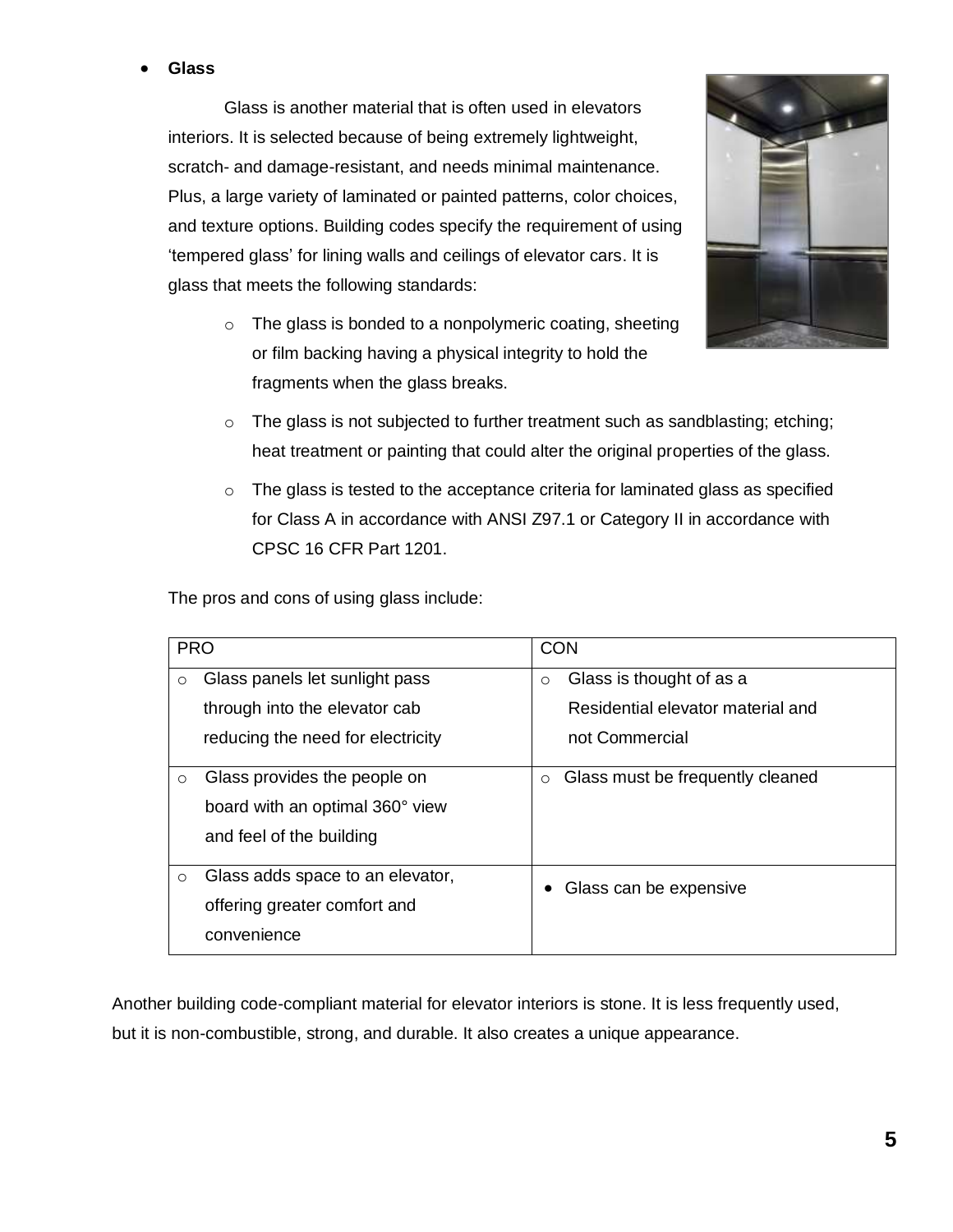## **Another Consideration, Building Codes**

Another critical area of consideration is building codes. The materials you select must comply with all code requirements for elevators. The main national codes come from the International Building Codes<sup>®</sup> (IBC) and the American Society of Mechanical Engineers (ASME). There are also federal, state, and city building codes that apply.

For example, there are building codes from the American Disabilities Act that specify requirements, including those listed below. Many of these requirements are standard across all types of elevators—but certain systems can have requirements unique to their technology.

- Elevator must be easily accessible in a public space
- Doors must remain fully open for at least three seconds
- Call buttons are a minimum of 0.75 inches in diameter
- Button heights must be centered 42 inches from the floor
- Car must be at least 51 inches deep and at least 68 inches wide
- Door width must be at least 36 inches
- Braille must be below or next to floor numbers on the control panel
- Automatic verbal announcement of stop or non-verbal audible signal of passed floors and stops must be used
- Two-way communication must be available in elevator cabs that deaf/blind users can use
- Emergency controls must be grouped at the bottom of the elevator control panel and have their centerlines no less than 35 inches above the finish floor

Code requirements are care separated into categories, including fire resistance (for shafts, machine spaces, and elevator lobbies), hoistway ventilation, accessibility, foreign equipment restrictions, HVACs, plumbing, fire suppression, emergency firefighter operations, fire alarm, and electrical. Some of the ASME elevator codes are below for examples.

- ASME A17.1 As a code, is intended to provide safety of life and limb and promote public welfare. It covers elevators, escalators, moving walks, dumbwaiters, material lifts, and related equipment and their associated parts, rooms, spaces, and hoistways.
- ASME A17.1- The code is broken up into specific parts to ease compliance. Besides those detailing general requirements, each part covers specific equipment—electric elevators, hydraulic elevators, elevators with other driving machines, special application elevators, escalators and moving walks, and dumbwaiters and material lifts. This